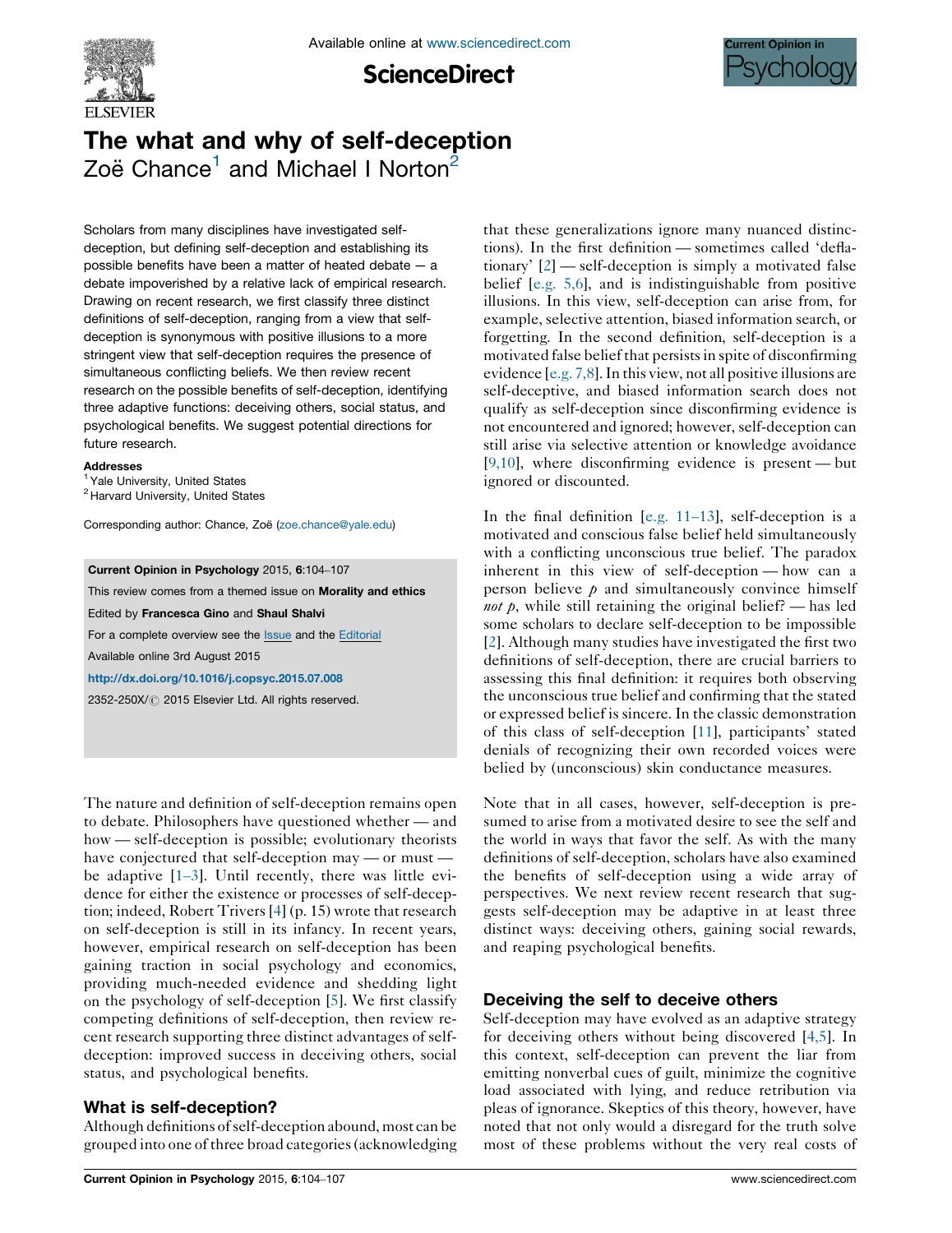inaccuracy [\[14,15\]](#page-2-0), but that most examples of self-deception do not involve deceiving other people [[16\]](#page-2-0).

Recent studies provide compelling evidence for a relationship between self-deception and other-deception [\[17](#page-2-0)<sup>°</sup>]. Given that high-status individuals are both more likely to be the targets of deception and better equipped to punish deceivers they catch in the act, due to their control of resources, it was hypothesized that self-deception may be more likely to occur when lying to high-status than equal-status individuals. Participants first studied a set of words; next, when these words were presented along with new words, they declared verbally that they had not seen any of the words while privately pressing a key to indicate whether they had seen each word or not; importantly, participants were face-to-face with either a high-status ('teacher') or equal-status ('student') confederate, and were told they would lose their payment if the confederate detected their dishonesty. When the confederate left the room, participants again privately indicated which words had been part of the original group. Participants demonstrated poorer private recall when they lied to the teacher than to the student — evidence that they had temporarily forgotten the truth and self-deceived.

### Social benefits of self-deceptive confidence

Confidence impacts the way others perceive and treat us. Confident people are believed more often [[e.g.](#page-2-0) 18], have more influence in groups or when giving advice [[19,20](#page-2-0)], and appear more knowledgeable [\[21](#page-2-0)]. Most germane to our review, inaccurate (and self-deceptive) overconfidence often carries social benefits: in one study, overconfidence increased peers' judgments of competence, resulting in higher social status [[25\]](#page-2-0). Similarly, overconfidence correlates with others' mistakenly high expectations: following an unstructured interaction in preparation for a class, students predicted their next grades and relative ranking in the group and the grades and relative rankings of others. Self-deceptive overconfidence was positively correlated with fooling others: students who had overly high expectations for themselves inspired overly high expectations from others [\[22](#page-2-0)<sup>°</sup>]. Note, however, that as being perceived as lying to others is costly, so being perceived as self-enhancing can also come with costs: whereas actual self-enhancers were rated by others as emotionally stable, socially attractive, and socially influential, those who observers also *perceived* to be high self-enhancers (those whom observers 'saw through') were perceived as emotionally unstable and socially unstable — though they remained socially influential  $[23^{\circ}]$  $[23^{\circ}]$  $[23^{\circ}]$ . These results align with the 'optimal margin of illusion' perspective [\[24](#page-2-0)]. Self-deception can come with social benefits, but those benefits are not guaranteed.

#### Psychological benefits of self-deception

Finally, recent research suggests that people may derive direct utility from self-deceptive beliefs — viewing

themselves, others, the state of the world, or their future prospects in preferred and self-serving ways [25–[27\]](#page-2-0). As just one example, not only do optimists work harder to achieve their expected results, they gain direct utility from optimism  $\left[28^{\circ}\right]$  $\left[28^{\circ}\right]$  $\left[28^{\circ}\right]$ .

Moreover, self-deception induced in the moment can also have psychological benefits. In one set of studies [[29\]](#page-2-0), some participants had an opportunity to cheat on a test by looking at an answer key. They then systematically overpredicted their performance on future tests: rather than attributing their prior achievement to the presence of the answers, they convinced themselves they would do well even without the answer key. When paid for both accuracy and performance, they earned less money as a result of their self-deceptive optimism when they could not meet their own high expectations. In another investigation, participants who self-deceived about their performance on a judgment task in order to bolster false hope of winning bonus money were also quicker to make those self-deceptive judgments than other judgments — suggesting a hasty cover-up of their suspicion about the truth [[30](#page-3-0)].

Relatedly, self-deceptive individuals understate the degree to which motivation affects their behavior, to reinforce their motivated beliefs that their actions are diagnostic of a desired but unobservable trait. These studies build on a classic experiment [\[31\]](#page-3-0) in which individuals held their hands in cold water longer when endurance was purported to indicate good health — participants persisted longer on a task (enduring a painful finger prick or searching for hidden pictures) when told persistence augured well (good skin in the future or self-control in other domains such as eating) [[32](#page-3-0)<sup>°</sup>]. Furthermore, persistence corresponded with lower reported effort. This effort denial allowed participants to benefit from the belief that their persistence was due to their underlying desirable type rather than to their high motivation.

## Conclusion & future directions

We have offered a classification of current views of selfdeception and summarized research demonstrating three distinct benefits of deceiving the self. Still, despite the recent increase in research exploring the topic, more research is needed to understand two crucial aspects: when self-deception occurs, and how to stop it.

First, it is not yet known whether self-deception occurs during the encoding or the retrieval process — although there is some suggestive evidence for both [\[33](#page-3-0)]. Consider the 'cheating on tests' paradigm [[31\]](#page-3-0), in which participants who performed well on a test by glancing at the answers at the bottom believed that their performance was due to their ability rather than the answers. Did this self-deception happen as they viewed the answers, whereby as soon as they glanced at an answer they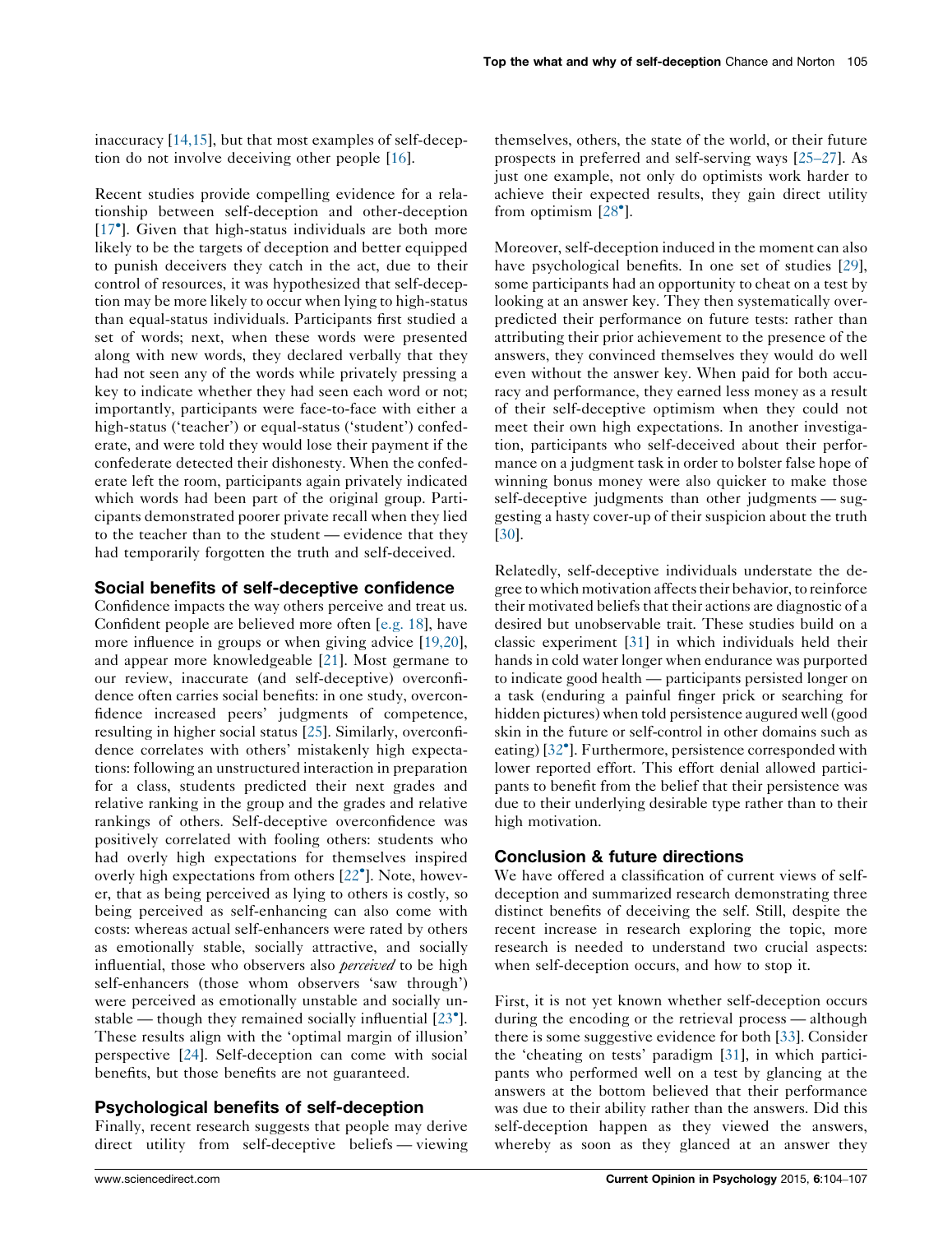<span id="page-2-0"></span>simultaneously attributed getting the question right to their ability? Or does the awareness of having used the answers linger — for seconds, or even milliseconds and only then is wiped away? Functional MRI could be used build on new work [[34](#page-3-0)<sup>°</sup>], further illuminating the processes of self-deception versus other-deception.

Second, research documenting interventions to help prevent self-deception are clearly needed. Ambiguity has been shown to be necessary for self-deception [[35](#page-3-0)], but there are likely other factors in addition to clarity of evidence that may prevent self-deception. One promising avenue is to explore the decay rate of self-deception when exposed to the truth. In one investigation [\[36](#page-3-0)], people who had cheated on a test (and deceived themselves into thinking they did well due to their ability) took a series of additional tests without access to the answers; self-deception lingered beyond the next test, but, faced with repeated poor performance, people eventually stopped believing they were better than they actually were.

The 'what' of self-deception — what distinguishes selfdeception from other phenomena? — and the 'why' of self-deception — what adaptive functions can it serve? — have been of interest to scholars from a variety of disciplines. The recent proliferation of research has begun to shed new light, but social scientists must be careful not to deceive ourselves into thinking that the psychology is fully understood.

#### Conflict of interest statement

Nothing declared.

#### References and recommended reading

Papers of particular interest, published within the period of review, have been highlighted as:

- of special interest
- •• of outstanding interest
- 1. Pears DF: Motivated irrationality. St [Augustine's](http://refhub.elsevier.com/S2352-250X(15)00186-4/sbref0355) Press; 1984.
- 2. Mele AR: [Understanding](http://refhub.elsevier.com/S2352-250X(15)00186-4/sbref0185) and explaining real self-deception. Behav Brain Sci 1997, 20[:127-134.](http://refhub.elsevier.com/S2352-250X(15)00186-4/sbref0185)
- 3. Bandura A: [Self-deception:](http://refhub.elsevier.com/S2352-250X(15)00186-4/sbref0190) a paradox revisited. Behav Brain Sci 2011, 34[:16-17.](http://refhub.elsevier.com/S2352-250X(15)00186-4/sbref0190)
- 4. [Trivers](http://refhub.elsevier.com/S2352-250X(15)00186-4/sbref0195) R: The Folly of Fools: The Logic of Deceit and Self[deception](http://refhub.elsevier.com/S2352-250X(15)00186-4/sbref0195) in Human Life. Basic Books; 2011.
- 5. Von Hippel W, Trivers R: The evolution and [psychology](http://refhub.elsevier.com/S2352-250X(15)00186-4/sbref0200) of self[deception](http://refhub.elsevier.com/S2352-250X(15)00186-4/sbref0200). Behav Brain Sci 2011, 34:1-16.
- 6. Mele A: [Self-deception](http://refhub.elsevier.com/S2352-250X(15)00186-4/sbref0205) and delusions. Eur J Anal Philos 2006, 2[:109-124.](http://refhub.elsevier.com/S2352-250X(15)00186-4/sbref0205)
- 7. Bok S: Secrets: On The Ethics of [Concealment](http://refhub.elsevier.com/S2352-250X(15)00186-4/sbref0210) and Revelation. [Vintage;](http://refhub.elsevier.com/S2352-250X(15)00186-4/sbref0210) 1989.
- 8. Mitchell J: Living a lie: [self-deception,](http://refhub.elsevier.com/S2352-250X(15)00186-4/sbref0215) habit, and social roles. Hum Studies 2000, 23[:145-156.](http://refhub.elsevier.com/S2352-250X(15)00186-4/sbref0215)
- 9. Greenwald AG: [Self-knowledge](http://refhub.elsevier.com/S2352-250X(15)00186-4/sbref0220) and self-deception: further [consideration](http://refhub.elsevier.com/S2352-250X(15)00186-4/sbref0220). The Mythomanias: The Nature of Deception and [Self-deception](http://refhub.elsevier.com/S2352-250X(15)00186-4/sbref0220). 1997:51-72.
- 10. Sharot T, Korn CW, Dolan RJ: How [unrealistic](http://refhub.elsevier.com/S2352-250X(15)00186-4/sbref0225) optimism is [maintained](http://refhub.elsevier.com/S2352-250X(15)00186-4/sbref0225) in the face of reality. Nat Neurosci 2011, 14[:1475-1480.](http://refhub.elsevier.com/S2352-250X(15)00186-4/sbref0225)
- 11. Gur RC, Sackeim HA: [Self-deception:](http://refhub.elsevier.com/S2352-250X(15)00186-4/sbref0230) a concept in search of a [phenomenon](http://refhub.elsevier.com/S2352-250X(15)00186-4/sbref0230). J Personal Soc Psychol 1979, 37:147.
- 12. Audi R: [Self-deception,](http://refhub.elsevier.com/S2352-250X(15)00186-4/sbref0235) action, and will. Erkenntnis 1982, 18[:133-158.](http://refhub.elsevier.com/S2352-250X(15)00186-4/sbref0235)
- 13. Pinker S: [Representations](http://refhub.elsevier.com/S2352-250X(15)00186-4/sbref0240) and decision rules in the theory of [self-deception](http://refhub.elsevier.com/S2352-250X(15)00186-4/sbref0240). Behav Brain Sci 2011, 34:35-37.
- 14. McKay R, Mijović-Prelec D, Prelec D: Protesting too much: selfdeception and [self-signaling](http://refhub.elsevier.com/S2352-250X(15)00186-4/sbref0245). Behav Brain Sci 2011, 34:34-35.
- 15. Dunning D: Get thee to a [laboratory](http://refhub.elsevier.com/S2352-250X(15)00186-4/sbref0250). Behav Brain Sci 2011, 34: [18-19.](http://refhub.elsevier.com/S2352-250X(15)00186-4/sbref0250)
- 16. Khalil EL: The weightless hat: is [self-deception](http://refhub.elsevier.com/S2352-250X(15)00186-4/sbref0255) optimal? Behav Brain Sci 2011, 34[:30-31.](http://refhub.elsevier.com/S2352-250X(15)00186-4/sbref0255)
- 17. Lu HJ, Chang L: [Deceiving](http://refhub.elsevier.com/S2352-250X(15)00186-4/sbref0260) yourself to better deceive high-status compared to [equal-status](http://refhub.elsevier.com/S2352-250X(15)00186-4/sbref0260) others. Evol Psychol 2014, 12[:635-654.](http://refhub.elsevier.com/S2352-250X(15)00186-4/sbref0260)

This is the first paper we are aware of providing convincing evidence for a relationship between self-deception and lying. Participants lie to themselves (not recognizing stimuli they have seen before) when lying to highstatus others. When not lying to others, they again remember having seen these stimuli.

- 18. Penrod S, Cutler B: Witness [confidence](http://refhub.elsevier.com/S2352-250X(15)00186-4/sbref0265) and witness accuracy: [assessing](http://refhub.elsevier.com/S2352-250X(15)00186-4/sbref0265) their forensic relation. Psychol Public Policy Law [1995,](http://refhub.elsevier.com/S2352-250X(15)00186-4/sbref0265) 1:817.
- 19. Swol LM, Sniezek JA: Factors affecting the [acceptance](http://refhub.elsevier.com/S2352-250X(15)00186-4/sbref0270) of expert advice. Br J Soc Psychol 2005, 44[:443-461.](http://refhub.elsevier.com/S2352-250X(15)00186-4/sbref0270)
- 20. Zarnoth P, Sniezek JA: The social influence of [confidence](http://refhub.elsevier.com/S2352-250X(15)00186-4/sbref0275) in group decision making. J Exp Soc Psychol 1997, 33[:345-366.](http://refhub.elsevier.com/S2352-250X(15)00186-4/sbref0275)
- 21. Price PC, Stone ER: Intuitive [evaluation](http://refhub.elsevier.com/S2352-250X(15)00186-4/sbref0280) of likelihood judgment producers: evidence for a [confidence](http://refhub.elsevier.com/S2352-250X(15)00186-4/sbref0280) heuristic. J Behav Dec [Making](http://refhub.elsevier.com/S2352-250X(15)00186-4/sbref0280) 2004, 17:39-57.
- 22. Lamba S, Nityananda V: [Self-deceived](http://refhub.elsevier.com/S2352-250X(15)00186-4/sbref0285) individuals are better at [deceiving](http://refhub.elsevier.com/S2352-250X(15)00186-4/sbref0285) others. PloS one 2014, 9:e104562.

• deceiving others. PloS one 2014, 9:e104562.<br>These authors find that other people have high expectations of those who (privately) have high expectations of themselves. Whether these individuals are self-deceived is debatable, and there is no reason to believe they were intentionally misleading anyone else.

23. Dufner M, Denissen J, [Sedikides](http://refhub.elsevier.com/S2352-250X(15)00186-4/sbref0290) C, Van Zalk M, Meeus WH, -Aken M: Are actual and perceived intellectual [self-enhancers](http://refhub.elsevier.com/S2352-250X(15)00186-4/sbref0290) evaluated differently by social [perceivers?](http://refhub.elsevier.com/S2352-250X(15)00186-4/sbref0290) Eur J Personal 2013, 27[:621-633.](http://refhub.elsevier.com/S2352-250X(15)00186-4/sbref0290)

Actual self-enhancers are deemed emotionally stable, socially attractive, and socially influential. However, being perceived as self-enhancing bears costs: perceived high self-enhancers were perceived as emotionally unstable and socially unstable — though they remained socially influential.

- 24. [Baumeister](http://refhub.elsevier.com/S2352-250X(15)00186-4/sbref0295) RF: The optimal margin of illusion. J Soc Clin Psychol 1989, 8[:176-189.](http://refhub.elsevier.com/S2352-250X(15)00186-4/sbref0295)
- 25. Kunda Z: The case for [motivated](http://refhub.elsevier.com/S2352-250X(15)00186-4/sbref0300) reasoning. Psychol Bull 1990. 108[:480.](http://refhub.elsevier.com/S2352-250X(15)00186-4/sbref0300)
- 26. Hsee CK: Elastic [justification:](http://refhub.elsevier.com/S2352-250X(15)00186-4/sbref0305) how tempting but taskirrelevant factors influence decisions. [Organizational](http://refhub.elsevier.com/S2352-250X(15)00186-4/sbref0305) Behav Hum Dec Process 1995, 62[:330-337.](http://refhub.elsevier.com/S2352-250X(15)00186-4/sbref0305)
- 27. Norton MI, Vandello JA, Darley JM: [Casuistry](http://refhub.elsevier.com/S2352-250X(15)00186-4/sbref0310) and social [category](http://refhub.elsevier.com/S2352-250X(15)00186-4/sbref0310) bias. J Personal Soc Psychol 2004, 87:817.
- 28. Foster G, Frijters P: The formation of [expectations:](http://refhub.elsevier.com/S2352-250X(15)00186-4/sbref0315) competing

theories and new [evidence](http://refhub.elsevier.com/S2352-250X(15)00186-4/sbref0315). J Behav Exp Econ 2014, 53:66-81. This paper discusses an econometric analysis comparing grade expectations to outcomes in a large dataset from multiple Australian universities. Controlling for demographic, psychographic, and many other background factors, the authors find a bias toward overly optimistic expectations, in patterns consistent with both anticipatory savoring and utility from high self esteem — which may provide further utility by allowing confident people to be convincing to others regarding their own merits.

29. Chance Z, Norton MI, Gino F, Ariely D: [Temporal](http://refhub.elsevier.com/S2352-250X(15)00186-4/sbref0320) view of the costs and benefits of [self-deception](http://refhub.elsevier.com/S2352-250X(15)00186-4/sbref0320). Proc Natl Acad Sci 2011, 108[:15655-15660.](http://refhub.elsevier.com/S2352-250X(15)00186-4/sbref0320)